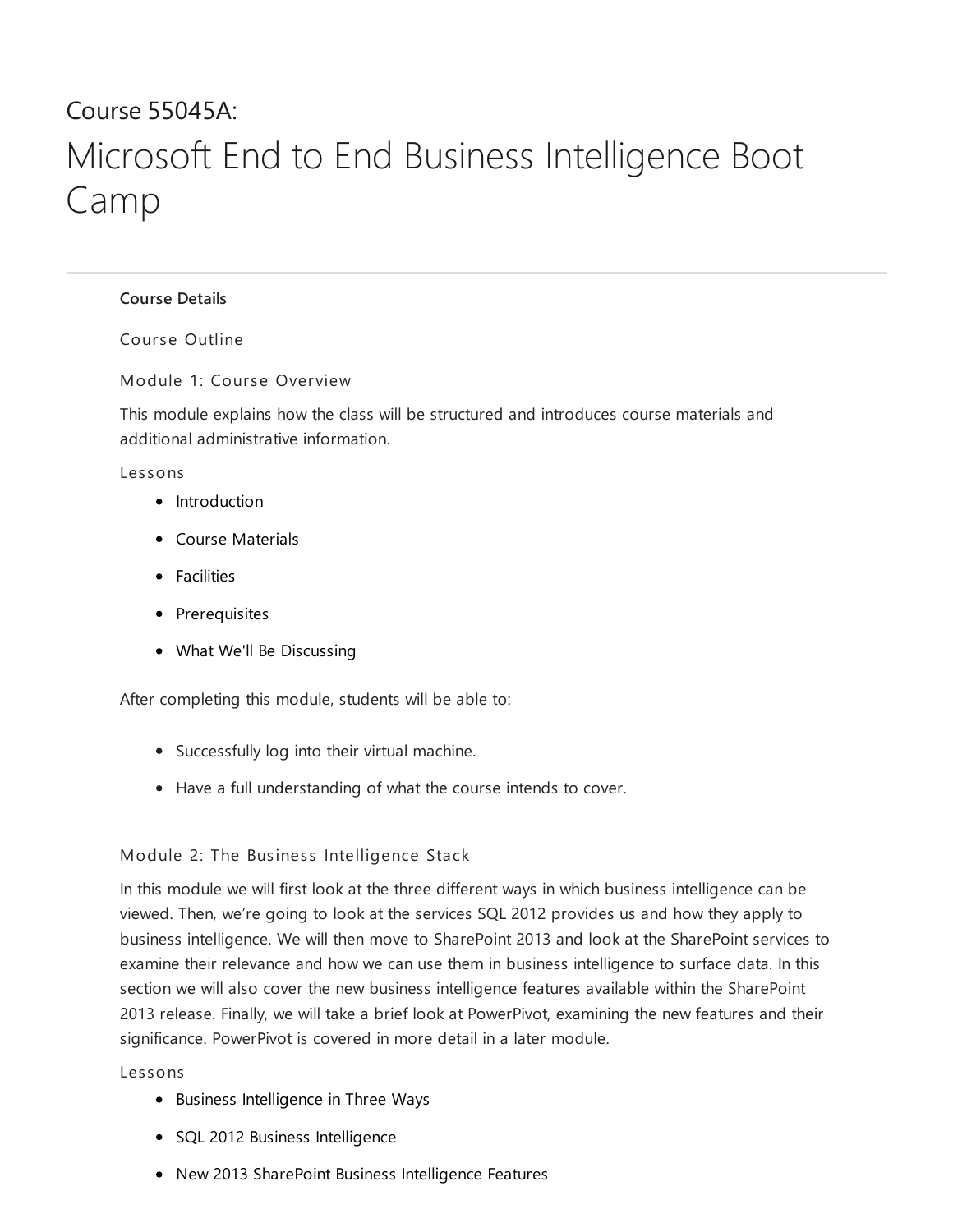New 2013 PowerPivot in Excel Features

Lab : The Business Intelligence Stack

- SQL 2012 Multidimensional Model Basics
- SQL 2012 Tabular Model Basics

After completing this module, students will be able to:

- Browse the data within the cube using SQL Server Management Studio.
- Browse data using Visual Studio 2013.
- Connect to a tabular source, import tables, and explore the data.

# Module 3: SQL Server Integration Services (SSIS) 2012

In this module we will give an overview of ETL and discuss two approaches that should be considered prior to implementation. We will also go over the SQL Server Data Tools application and explain the concept of Packages, Tasks, and Containers with further instruction on how to use these tools and others. In the following list of topics you will see two topics that are part of SQL Server Integration Services ETL although not covered in this module. They are SQL Server Integration Services Data Profiler and Data cleansing which are covered later in the course.

## Les sons

- What's New?
- Overview of Extract, Transform, and Load (ETL)
- SSIS Tools
- Change Data Capture
- SQL Server Integration Services Scripting
- Variables, Parameters, and Expressions
- Package Deployment

# Lab : SQL Server Integration Services (SSIS) 2012

- Explore the SQL Server Data Tools
- Explore SQL Server Management Studio and Back Up a Database
- Run the Import Export Wizard
- Create a Project for the Exercises
- Add Connections to the Control Flow
- Add Execute SQL Tasks and Connect Precedence Constraints
- Add Data Flow and Use the Destination Assistant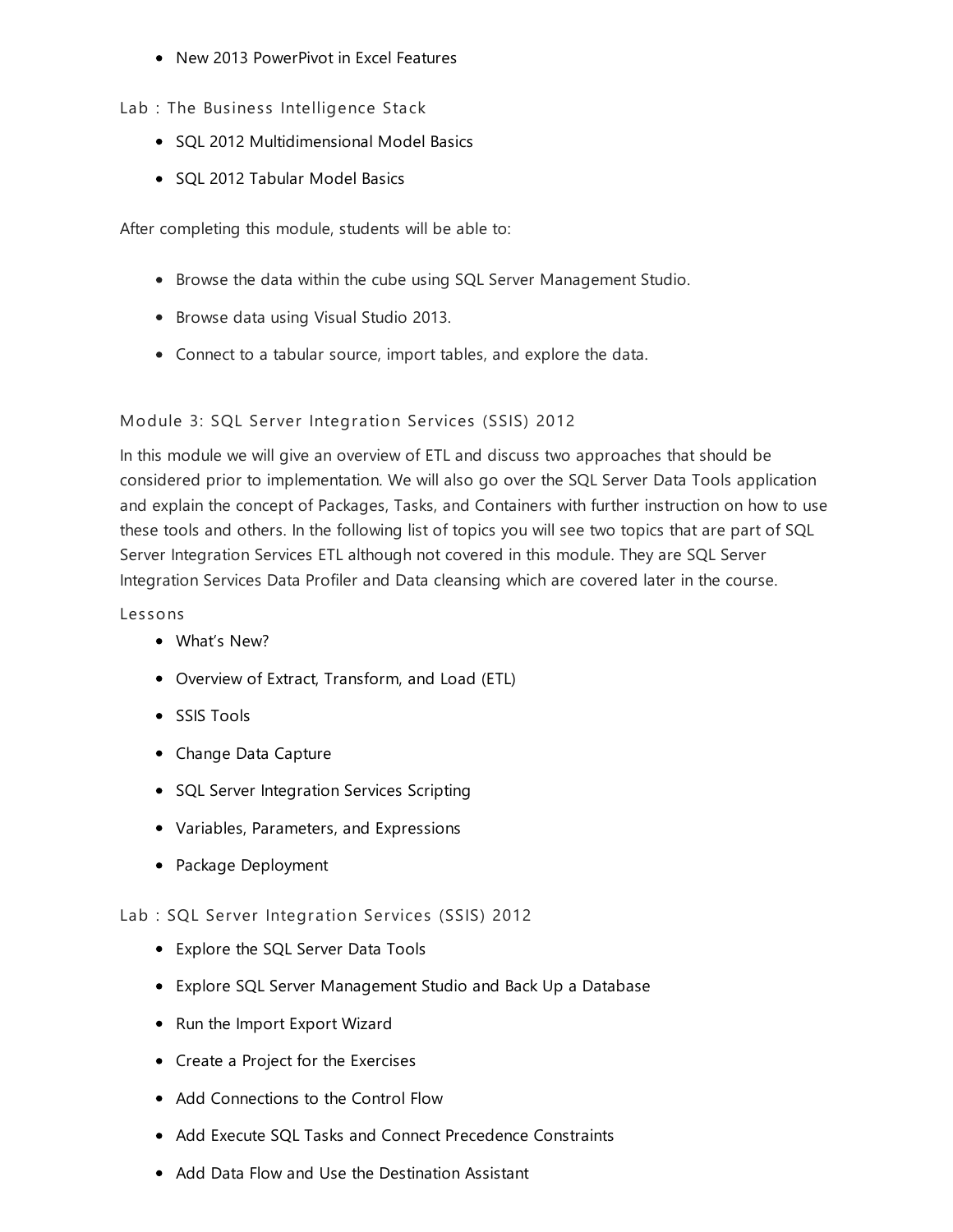- Copy a Package and Reuse Project Connection Managers
- Data Conversion
- Conditional Split
- Multicast
- Aggregate
- Derived Column and Sort
- Lookup
- Project Deployment

After completing this module, students will be able to:

- **•** Successfully Navigate SQL Server Data Tools.
- Successfully Navigate SQL Server Management Studio.
- Run the Import Export Wizard.
- Create a Project.
- Add and Configure Connections to the Control Flow.
- Add and Configure Execute SQL Tasks.
- Connect and Configure Precedence Constraints.
- Add and Configure Data Flow Tasks.
- Use the Destination Assistant.
- Copy a Package and Reuse Project Connection Managers.
- Add and Configure a Data Conversion Transformation.
- Add and Configure a Conditional Split Transformation.
- Add and Configure a Multicast Transformation.
- Add and Configure an Aggregate Transformation.
- Add and Configure a Derived Column Transformation.
- Add and Configure a Sort Transformation.
- Add and Configure a Lookup Transformation.
- Successfully Deploy a Project.

Module 4: SQL 2012 Business Intelligence Semantic Model (Multidimensional Mode) In this module we cover the basics of using multidimensional mode and the tools available. In data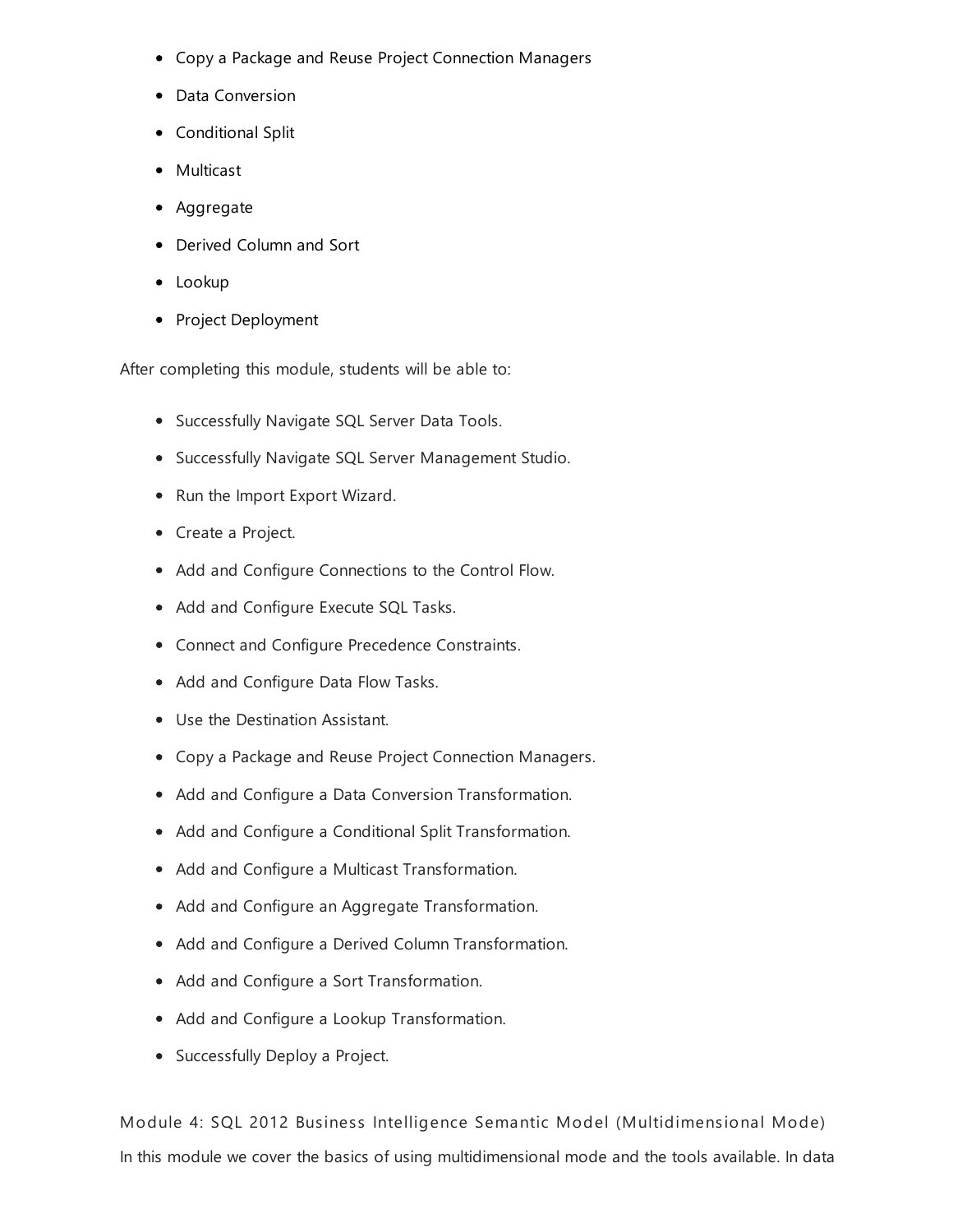warehousing there are two commonly acknowledged approaches to building a decision support infrastructure, and you can implement both using the tools available in SQL Server Analysis Services 2012 multidimensional. We will go over these two approaches and we will also cover key concepts for using multidimensional mode.

# Les sons

- The Data Warehouse/Data Mart
- The Tools
- Key Concepts
- Data Sources
- Data Views
- Cubes
- Data Profiler
- Proactive Cache
- Wizards

Lab : SQL 2012 Business Intelligence Semantic Model (Multidimensional Mode)

- Create a Sample or Test Database
- Explore the Key Objects
- Creating a Server-Side Time Dimension
- Create a Data Source and Data View
- Explore the Cube
- Partitions
- Aggregations
- Data Profiler
- Proactive Cache
- Deploy and Process
- Build a Cube

- Create a Sample or Test Database.
- Successfully Navigate and Use Key Objects.
- Create a Server Side Time Dimension.
- Create a Data Source.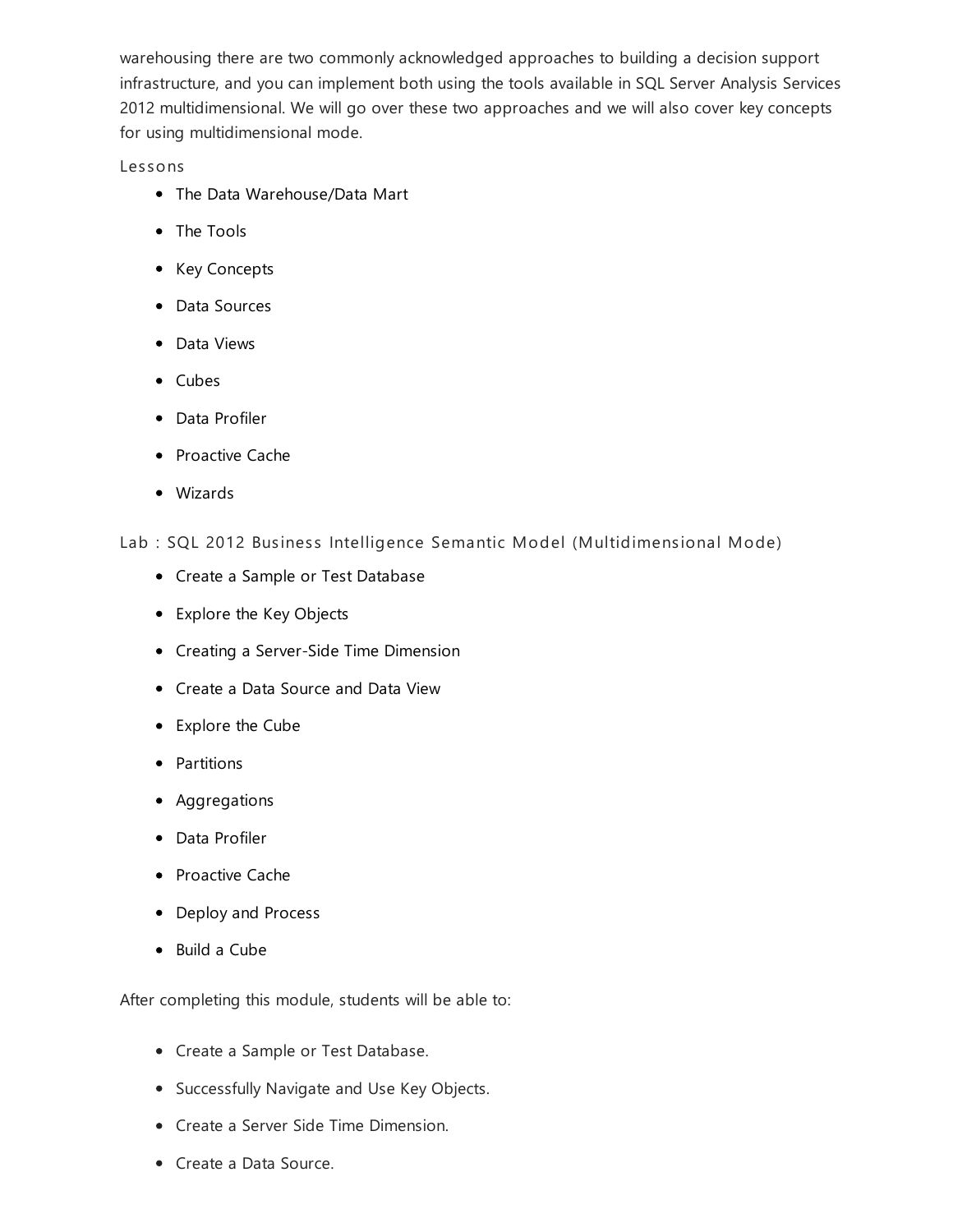- Create a Data View.
- Successfully Navigate a Cube.
- **•** Successfully Navigate and Configure Partitions.
- Use the Aggregation Design Wizard.
- Create and Configure a Data Profiling Task.
- Configure Proactive Cache.
- Deploy and Process a Project.
- Build a Cube.

## Module 5: Microsoft Multidimensional Expressions

There are some striking differences between SQL and MDX, and you should be aware of these differences at a conceptual level. The principal difference between SQL and MDX is the ability of MDX to reference multiple dimensions. Although it is possible to use SQL exclusively to query cubes, Analysis Services MDX provides commands that are designed specifically to retrieve data as multidimensional data structures with almost any number of dimensions. We will go over key concepts in multidimensional space and browse some basic MDX statements with specific coverage on navigating hierarchies and working with time.

## Les sons

- Concepts in Multidimensional Space
- Basic MDX Statements
- SQL Server Management Studio MDX Query Editor
- Navigating Hierarchies
- Working with Time
- Microsoft Multidimensional Expressions

Lab : Microsoft Multidimensional Expressions

- Explore MDX
- Write MDX (Optional)
- Explore MDX Immediate Relatives
- Write MDX Immediate Relatives (Optional)
- Working with Time
- Writing MDX Working with Time (Optional)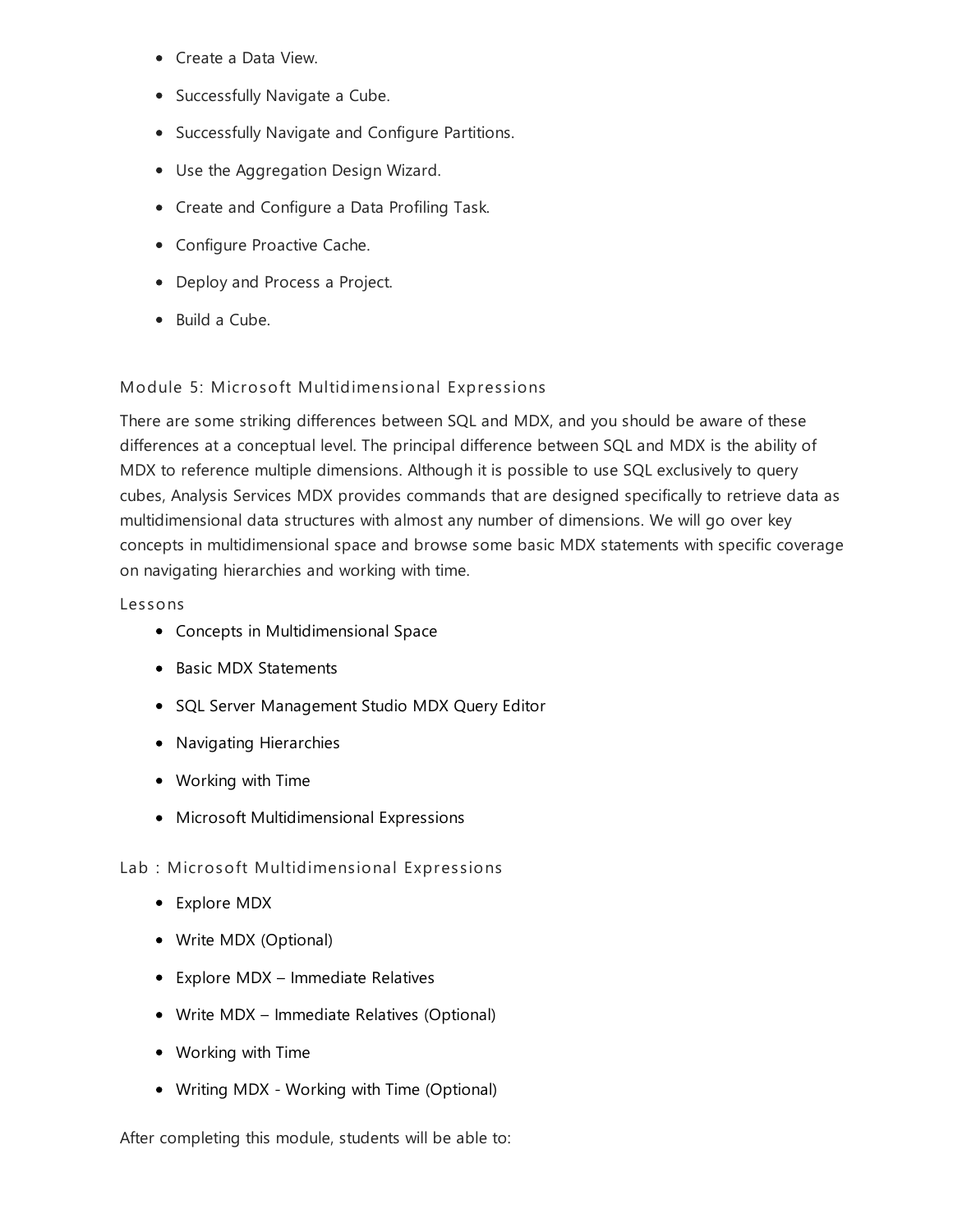- Understand the Functionality of MDX.
- Write MDX.
- Understand How to Use MDX to Navigate Hierarchies.
- Write MDX Navigating Hierarchies.
- Understand Working with Time in MDX.
- Write MDX Working with Time.

# Module 6: SQL 2012 Business Intelligence Semantic Model (Tabular Mode)

If you are starting an Analysis Services 2012 project with no previous Multidimensional or OLAP experience, it is very likely that you will find tabular much easier to learn than multidimensional. Not only are the concepts much easier to understand, especially if you are used to working with relational databases, but the development process is also much more straightforward and there are far fewer features to learn. Building your first tabular model is much quicker and easier than building your first multidimensional model. It can also be argued that DAX is easier to learn than MDX, at least when it comes to writing basic calculations, but the truth is that both MDX and DAX can be equally confusing for anyone used to SQL. In this module we cover the basics of using tabular mode and the tools available.

# Les sons

- The Tabular Model
- Data Analytic Expressions (DAX)
- The Editor
- Data Connections
- Creating a Tabular Project
- Relationships
- Measures and Calculated Columns
- Hierarchies
- Perspectives
- KPIs
- Partitions
- Processing
- Deployment

Lab : SQL 2012 Business Intelligence Semantic Model (Tabular Mode)

Creating a Project and Importing Data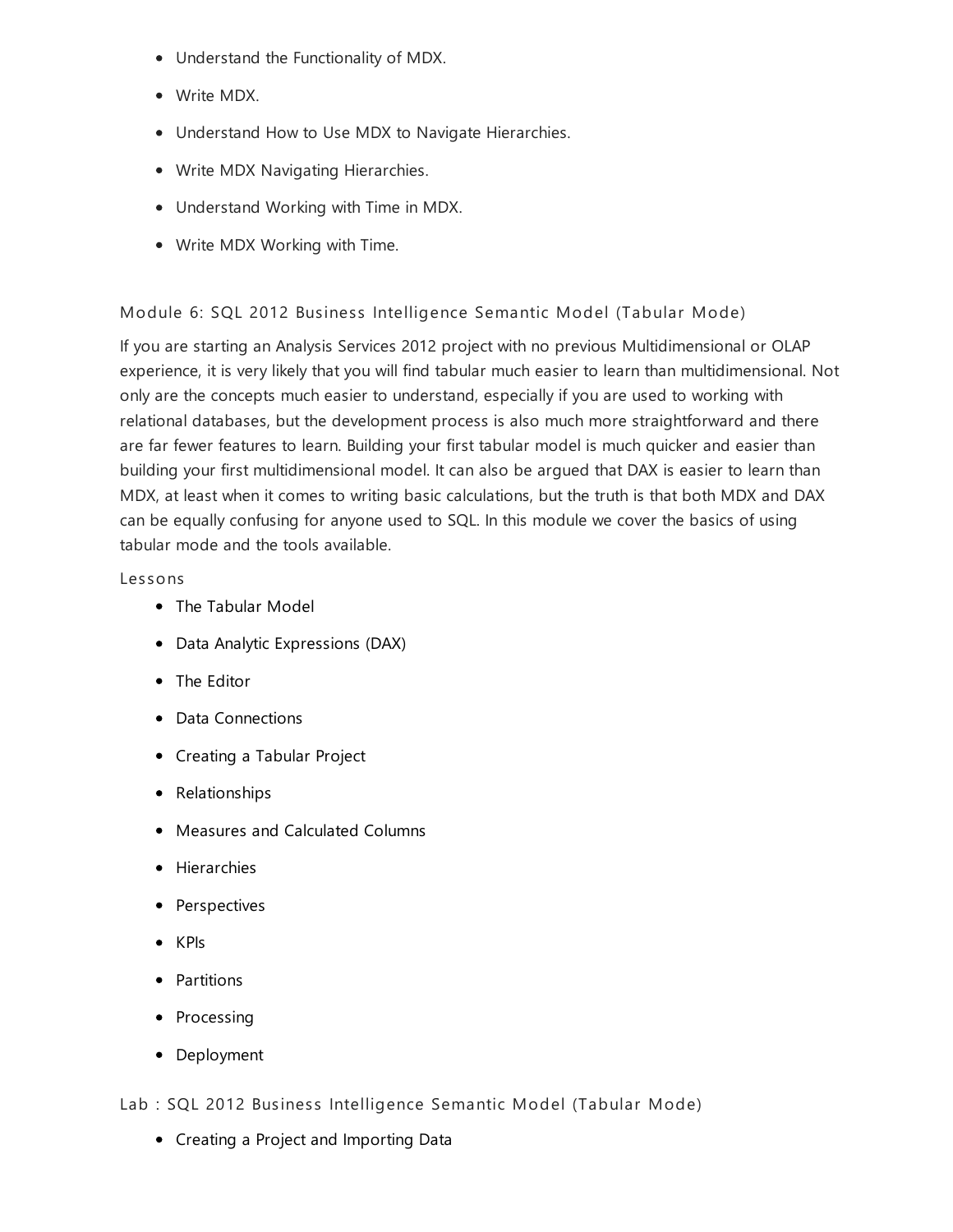- Manually Add a Relationship
- Create Measures and Calculated Columns
- Create Hierarchies
- Create a Perspective
- Create a KPI
- Process Data and Deploy
- Connect to a Tabular Model

After completing this module, students will be able to:

- Creating a Tabular Project.
- Import Data Using the Table Import Wizard.
- Manually Add a Relationship.
- Create Measures.
- Create Calculated Columns.
- Create Hierarchies.
- Create Perspectives.
- Create KPIs.
- Process Data.
- Deploy a Solution.
- Connect to a Tabular Model Using Excel.

Module 7: SQL Server 2012 Reporting Services

In this module we will cover the new and exciting features available in SQL 2012 Reporting Services. Report Lifecycles are discussed along with the tools available to create just about any type of report you can think of. Effective reporting is a key element in business intelligence and this module covers all the basics.

Les sons

- Report Lifecycles
- Installation Modes
- Report Creation Tools
- Data Sources
- Datasets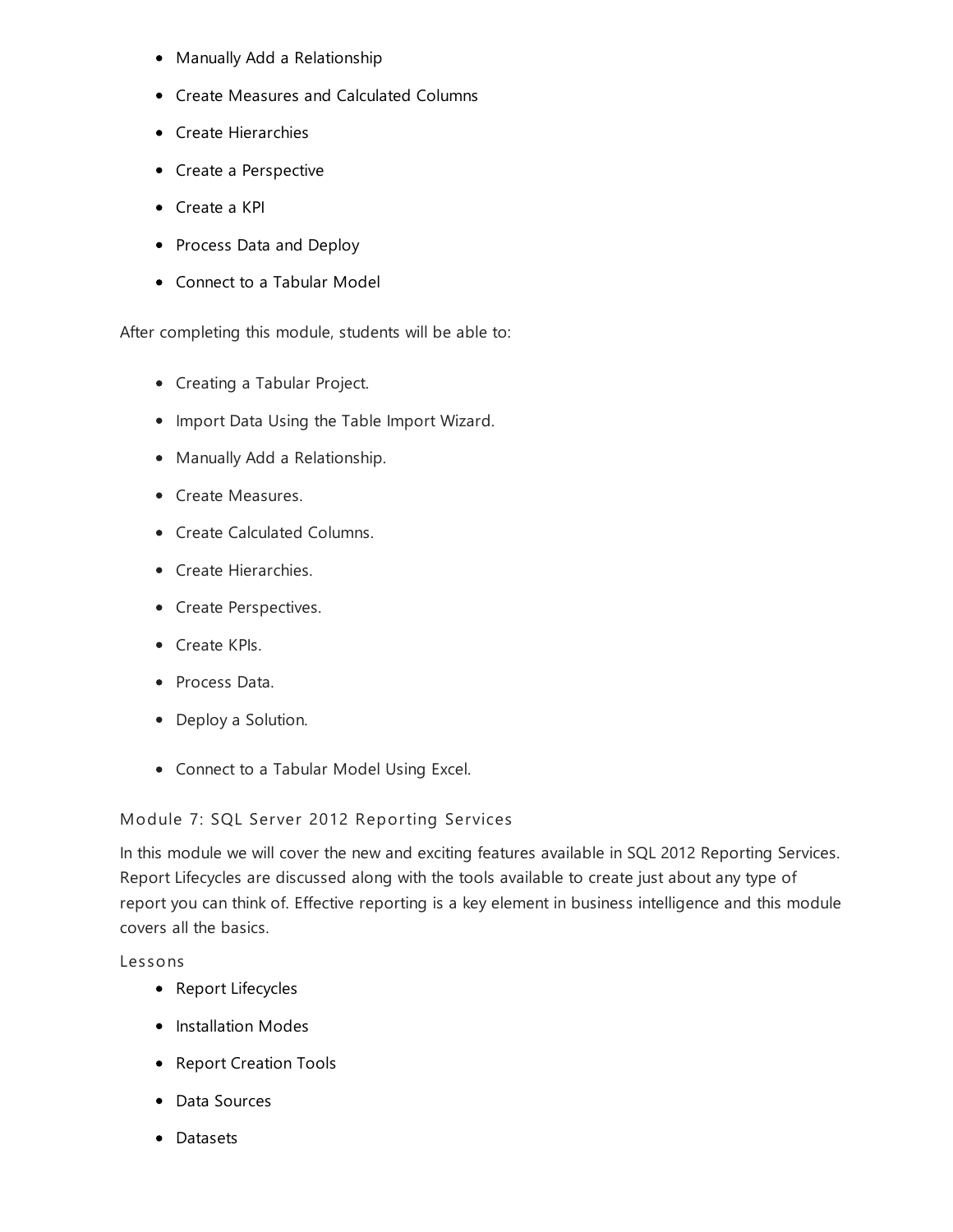- Basic Reports
- Graphics
- Maps
- Report Parts

Lab : SQL Server 2012 Reporting Services

- Using Report Manager
- Using Report Designer
- Data Sources and Datasets
- Basic Reports
- Graphics
- Basic Maps
- Basic Maps with Color
- Report Parts

After completing this module, students will be able to:

- Locate, Access and Use Report Manager.
- Use Report Designer.
- Create and Configure Data Sources.
- Create and Configure Datasets.
- Create and Configure a Basic Report.
- Create and Configure Graphics.
- Create and Configure Maps
- Create and Configure Report Parts.

# Module 8: Master Data Services

It is often said that Master Data Management (MDM) enables an enterprise to create and use a "single version of the truth". Master data management applies almost all industries and covers a broad category of corporate data. This module covers Master Data Management and explains what it is and why it is important. Along with covering system roles and the differences between master data and transactional data, we also go over key concepts in Master Data Services and the benefits of proper implementation.

#### Les sons

What is Master Data Management?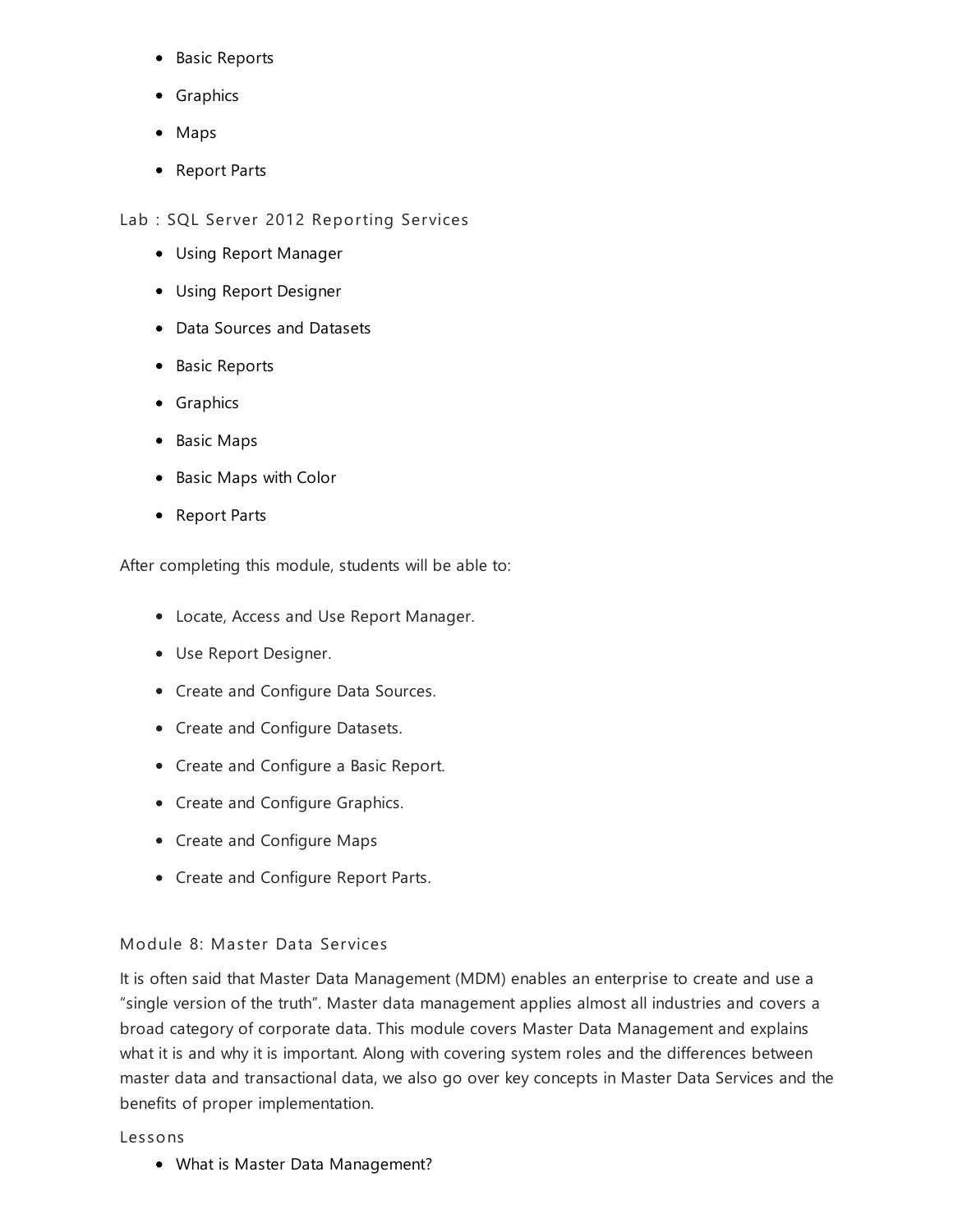- System Roles
- Master Data vs. Transactional Data
- Master Data Services ETL
- Master Data Services Key Concepts

Lab : Master Data Services

- Create a Model
- Create Entities
- Create Members
- Create Attributes
- Create a Business Rule
- Deploy Model
- Load Data
- Create a Subscribing View

After completing this module, students will be able to:

- Create and Configure a Model.
- Create and Configure Entities.
- Create and Configure Members.
- Create and Configure Attributes.
- Create a Business Rule.
- Deploy a Model.
- Load Data.
- Create a Subscribing View.

Module 9: Data Mining/Predictive Analytics

Data Mining using SQL Server 2012 uses the concept of a SQL Service not an application. Because it is a service and not an application the software has the ability to scale unlike an application. In this module we explain the concept of data mining and how it can be a valuable tool in your business intelligence arsenal.

This module is a subset of the course on Data Mining which is in-development.

Les sons

• Definitions for Our Purpose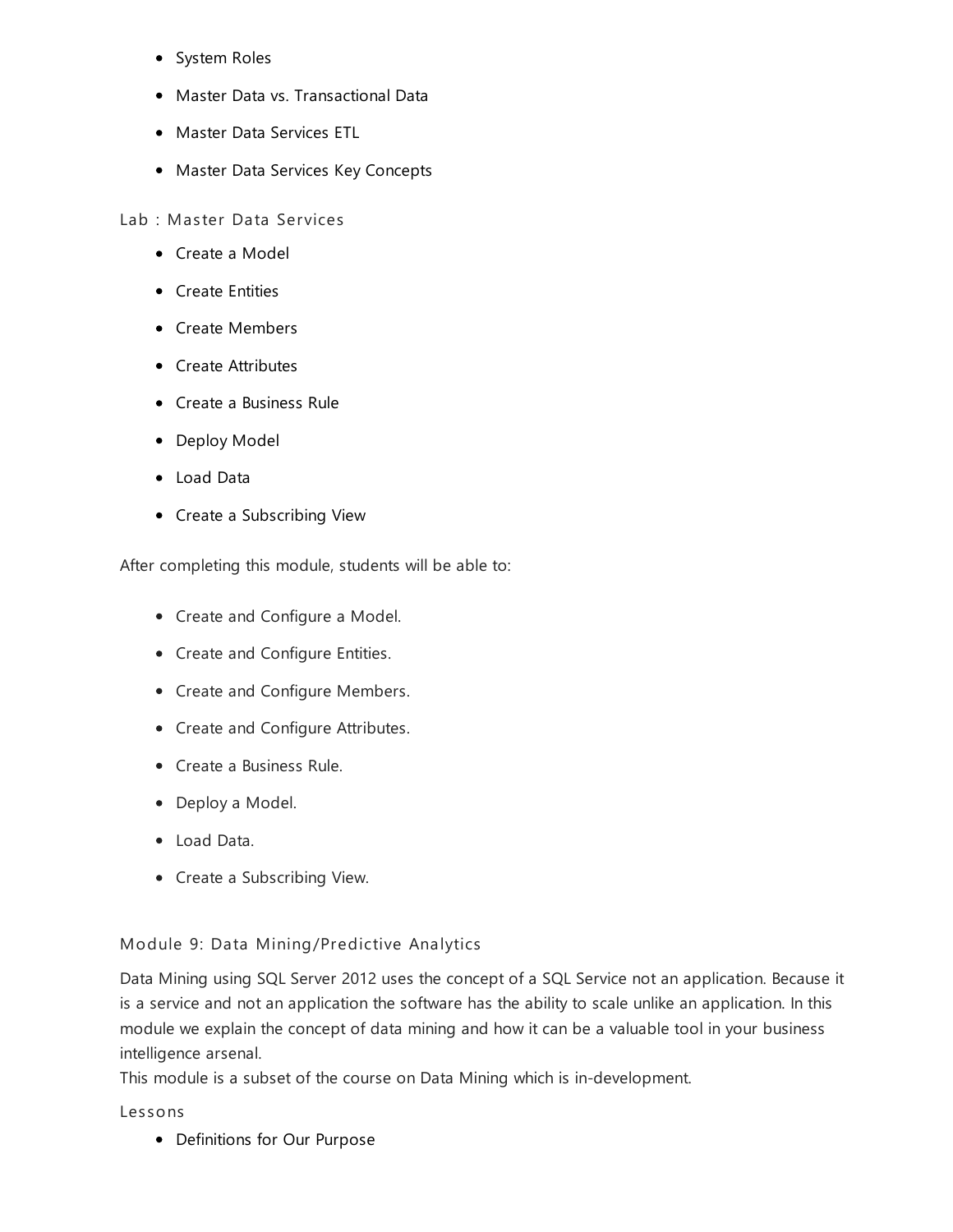- Problems Addressed
- Business Analytics
- CRISP-DM
- Key Concepts
- Microsoft Data Mining Process
- Data Mining Tasks
- Microsoft Algorithms
- Matching the Tasks to the Algorithm
- Data Mining Add-in for Excel

Lab : Data Mining/Predictive Analytics

Using the Data Mining Add-in for Excel

After completing this module, students will be able to:

Use the Data Mining Add-in for Excel

Module 10: SharePoint 2013 Business Intelligence Center

In this module, we will explore the new and improved 2013 SharePoint Central Administration site. We are going to cover specifically the new 2013 Business Intelligence Center template within SharePoint. We are also going to cover some things that generically apply to SharePoint that you can use within business intelligence. Permissions and Roles will be illuminated and the included Document Library and List apps will be explained.

Les sons

- New 2013 SharePoint Central Administration
- New 2013 Business Intelligence Center
- Permissions and Roles
- Included Document Library and List Apps

Lab : SharePoint 2013 Business Intelligence Center

- SharePoint 2013 Central Administration
- SharePoint 2013 Business Intelligence Center (Optional)

After completing this module, students will be able to:

Explore the options and settings available within the new SharePoint 2013 Central Administration.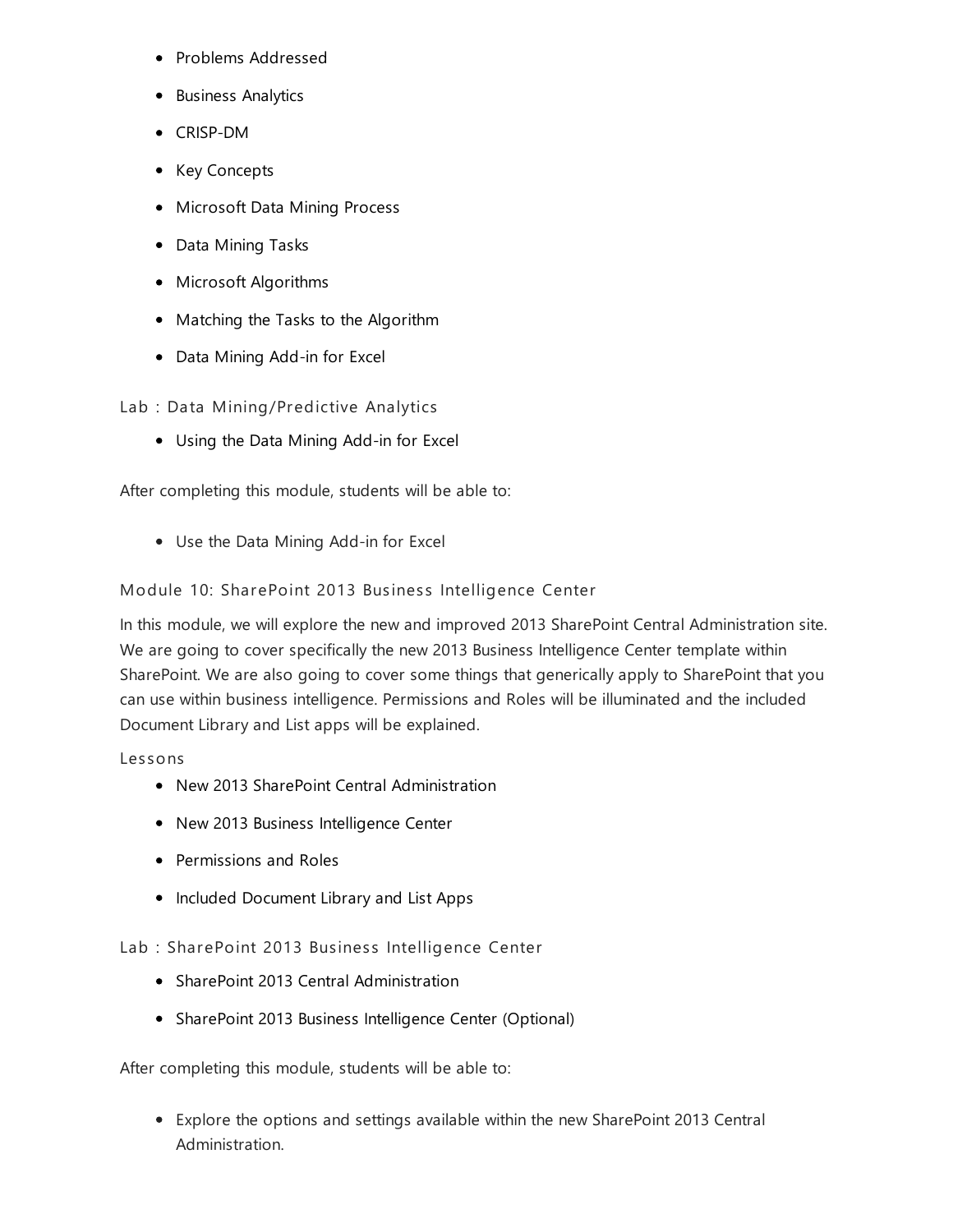Create a new web application and business intelligence site while exploring the features of both.

# Module 11: SharePoint 2013 Excel Services

In this module, we will go over all the new 2013 Excel Services features, and we will explore the core components of Excel Services. We will cover Excel Web Access and it's capabilities along with any differences you may encounter in the browser as opposed to the desktop client. There is coverage of the Power View add-in for Excel, and then lastly we will explain the save and share process and have a look at best practices.

#### Les sons

- New 2013 Excel Services Features
- Core Components
- Excel Web Access (EWA)
- What Excel Web Access is Not
- Differences in the Browser vs. Desktop
- SharePoint Libraries to Store Workbooks
- Power View Add-in for Excel
- The Save and Share Process
- Excel Web App
- Best Practices

#### Lab : SharePoint 2013 Excel Services

- Creating a Library to Hold Excel Workbooks
- Exploring the Power View Add-in for Excel
- Save and Share an Excel Workbook to a SharePoint Document Library
- Add an Excel Web App to a Webpage

- Create a SharePoint library to hold Excel workbooks and explore trusted file locations.
- Utilize the Power View add-in for Excel
- Create an Excel workbook with a parameter and save it to a SharePoint document library.
- Add Web Apps to a webpage.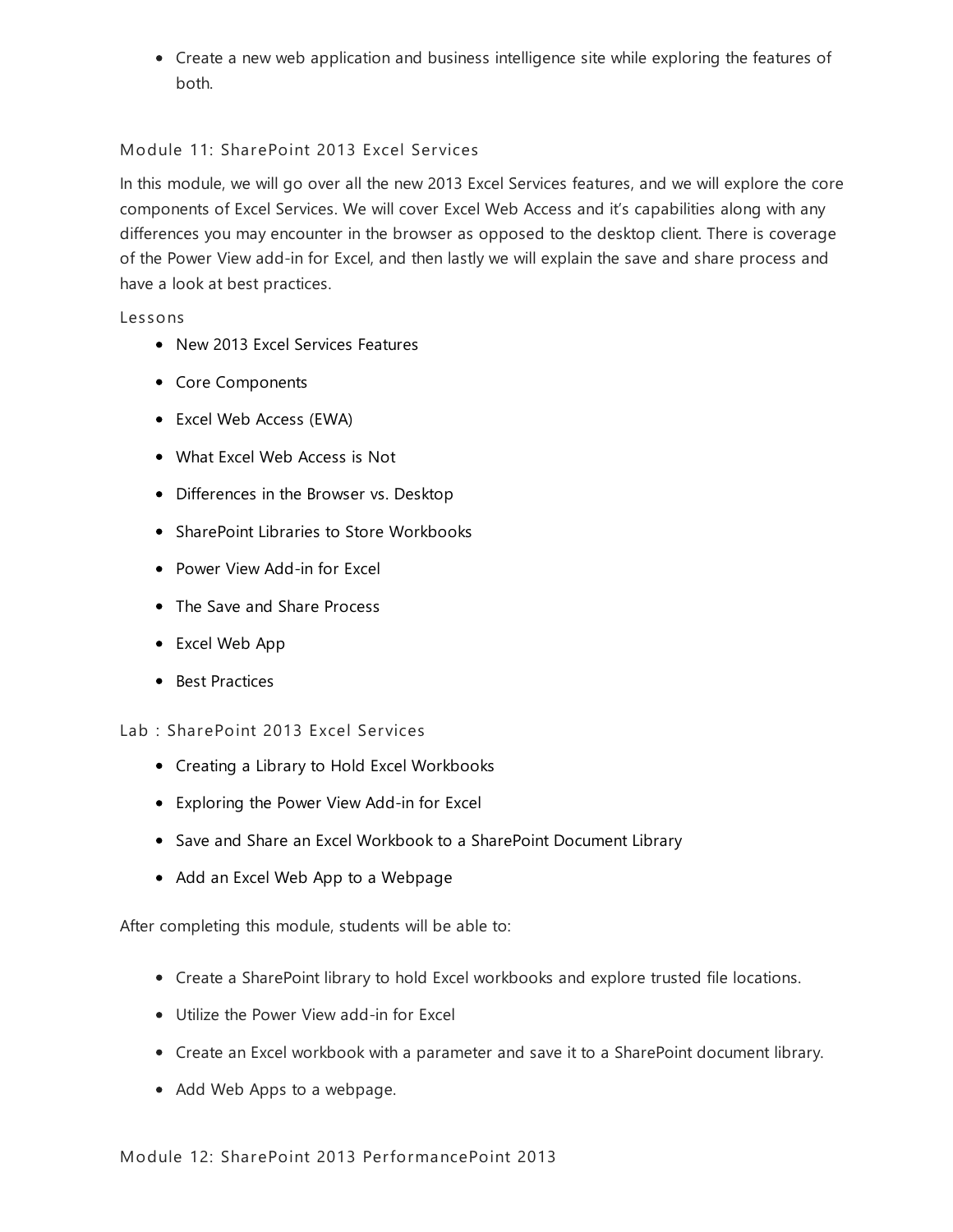In this module, we will give you an overview of the new 2013 PerformancePoint Services features. Dashboard Designer is explored along with many of the objects and connections available within.

Les sons

- New 2013 Overview of PerformancePoint Services
- Dashboard Designer
- Data Sources
- Indicators
- KPIs
- Visual Reports
- Filters
- Scorecards
- Dashboards

## Lab : SharePoint 2013 PerformancePoint 2013

- PerformancePoint Services Dashboard Designer Introduction and Data Source Configuration
- Standard or Blank KPI Demonstration
- Leaf KPI Demonstration
- Objective KPI Demonstration
- Visual Reports
- PerformancePoint Filters
- PerformancePoint Cascading Filters
- Time Intelligence Filters
- Scorecard Settings
- **•** Scorecards Filtered Using the Wizard
- PerformancePoint Dashboards

- Explore the Dashboard Designer interface and know how to create and configure a data source.
- Create and configure a standard KPI and a scorecard.
- Create and configure a leaf KPI and a scorecard.
- Create two blank KPI's and then roll them into an objective KPI.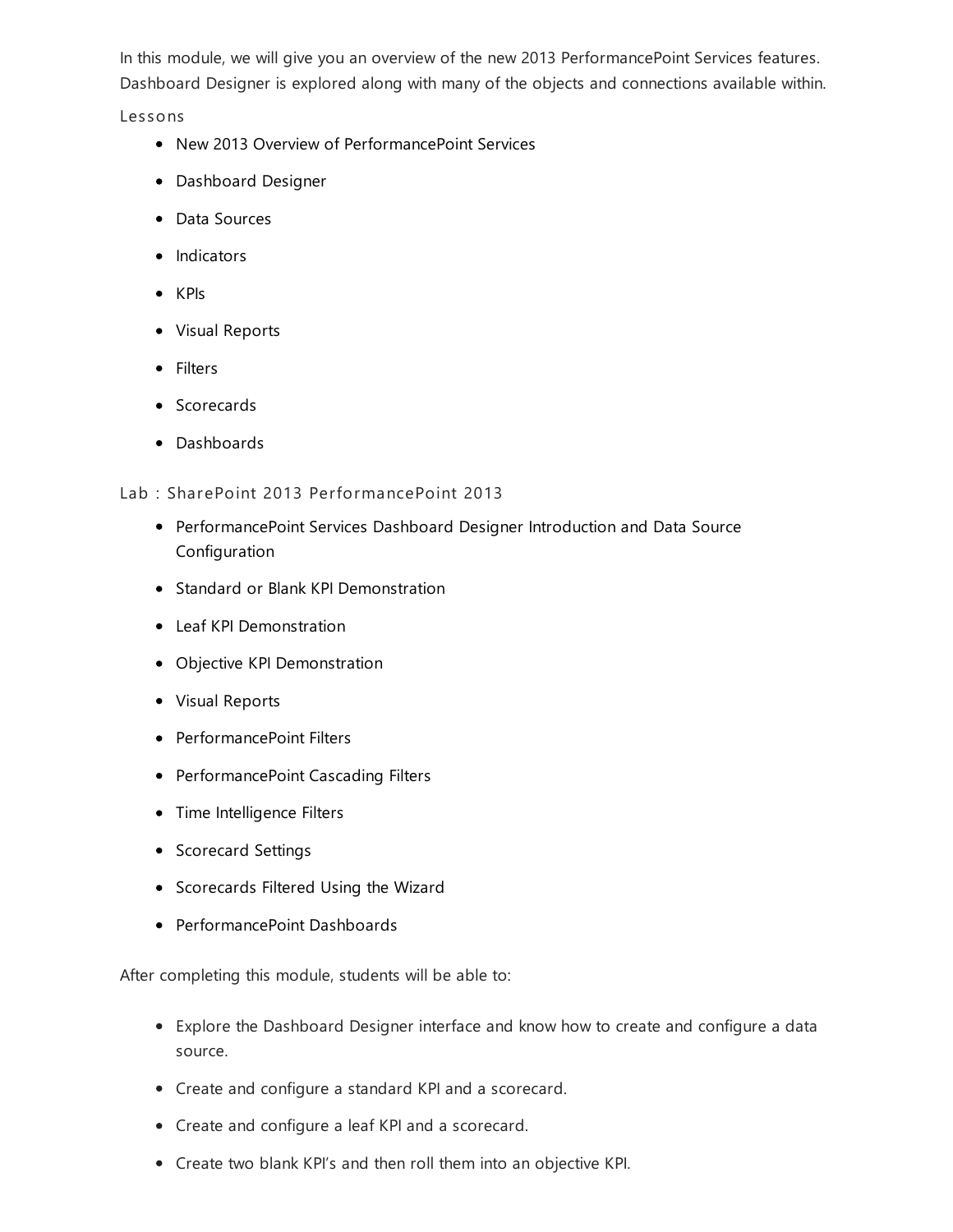- Create and configure an analytic chart and an analytic grid, add them to a dashboard, deploy them to SharePoint, and explore the options available.
- Create and configure a filter, and tie the filter into both the analytic chart and analytic grid created earlier.
- Create and configure a cascading filter and then tie it into a new analytic chart and grid.
- Create a Time Intelligence data connection, a Time Intelligence filter, and create a report using both.
- Create four copies of the Objective Scorecard, configure settings in each of the four copies, and deploy them to SharePoint in a dashboard.
- Create a new leaf KPI and use that KPI in two new scorecards, one with a filter configured, and one without.
- Create a new dashboard with two pages and review editing options.

# Module 13: SharePoint 2013 Visio Services

Visio drawings can be extremely effective and in this module we cover the shared service that allows users to share and view them. We will go over all the new 2013 Visio Services features and also discuss data-connected drawings and how to configure them. There is also a section on viewing drawings within a browser.

## Les sons

- New 2013 Visio Services Features
- Visio Graphics Service
- Visio Drawings in the Browser
- Visio Web Access Web Part
- SharePoint 2013 Visio Services

# Lab : SharePoint 2013 Visio Services

- Visio Drawing in the Browser
- Visio Services Data-Connected Drawing
- Dashboard Strategy Maps

- Create a drawing, upload the document to the Student BI Site documents library, and view the drawing in a browser.
- Create a data-connected drawing and upload the document to the Student BI Site documents library.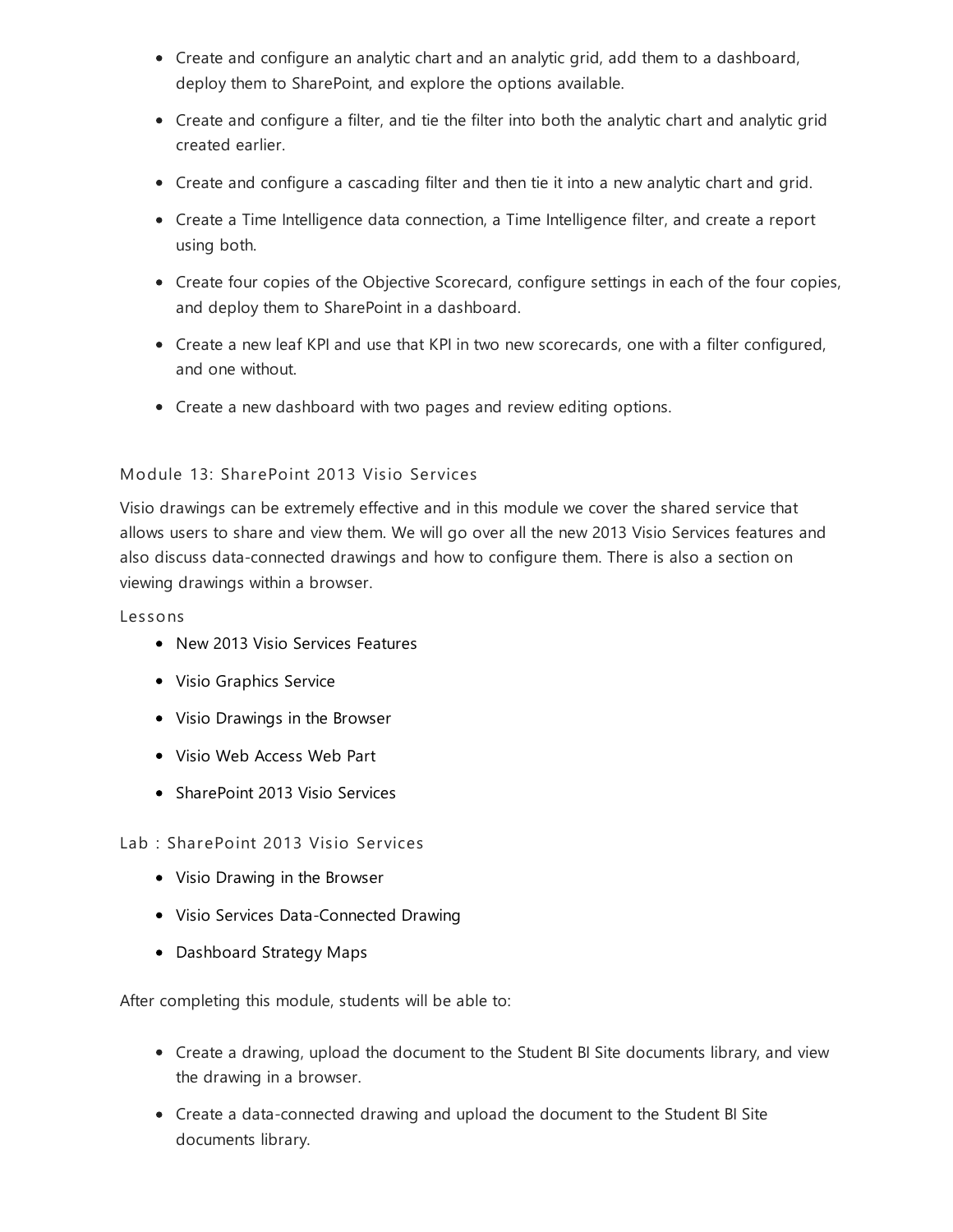Create an objective scorecard and matching strategy map, place them in a dashboard, and then upload the dashboard to the Student BI Site.

# Module 14: PowerPivot

PowerPivot is not a feature of SharePoint business intelligence, however, an Excel workbook with PowerPivot can be saved to a SharePoint site and then used in a business intelligence scenario. This module is intended as an overview of the product only and covers all the new features available in the 2013 release of the add-in.

## Les sons

- New 2013 PowerPivot Features
- PowerPivot and Excel
- PowerPivot and SharePoint
- Enterprise Business Intelligence and PowerPivot
- Importing Data
- Enriching Data
- SharePoint Sharing

## Lab : PowerPivot

- Import Data from SQL
- Review and Edit the Imported Relationships
- Hide Unused Columns
- Create a PivotTable

After completing this module, students will be able to:

- Use PowerPivot within Excel to import a table from SQL Server.
- View the relationships existing within the imported tables from SQL Server and then import an additional table and configure a relationship between it and the existing.
- Hide columns they don't want reflected in the resulting PivotTable.
- Create a PivotTable within an existing worksheet.

# Module 15: SharePoint 2013 Business Connectivity Services

In this module we will explore the new features available within SharePoint 2013 Business Connectivity Services, how to configure the security, and clarify the terminology.

#### Les sons

New 2013 Business Connectivity Service Features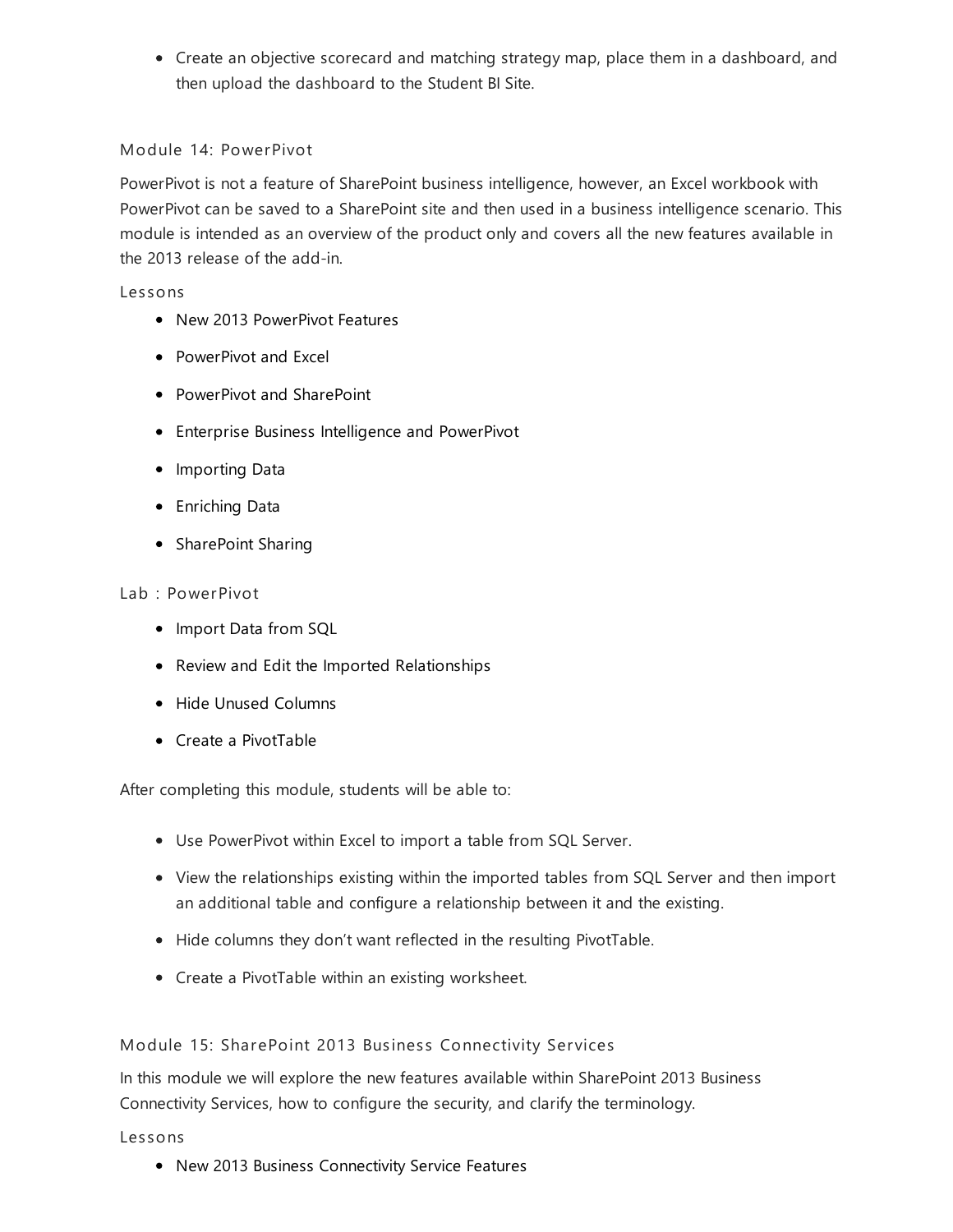- What is Business Connectivity Services?
- BCS Terminology
- BCS Security
- Using SharePoint Designer 2013 with BCS
- Surfacing the BCS Data
- Lab : SharePoint 2013 Business Connectivity Services
	- Setting Permissions on the BDC Store
	- Exploring Content Types in SharePoint
	- Add a Document Library Tied to Content Types
	- Creating an External Content Type
	- Creating an External List
	- Configuring the Business Connectivity Services for a Host URL & Setting up a Profile Page
	- Add a Custom Action to a List

After completing this module, students will be able to:

- Assign administrators and permissions on the BDC Metadata Store.
- Explore the different content types available in SharePoint 2013 and learn how to locate them and their corresponding settings.
- Create a document library, configure it to accept specific content types, and then learn how to delete the document library.
- Create and configure a new external content type.
- Create an external list associated with the new external content type created prior.
- Create a new external content type and a new host URL, and then create an external list and profile page.
- Add a custom action to an external list.

#### Module 16: Dashboards

This module borrows from the three-day Microsoft course on Dashboards number 50596A. Monitoring, analyzing, and managing dashboards are discussed along with details on how to use them most effectively. This module does not cover Dashboard Designer as it is covered in more detail in the PerformancePoint Services module. Coverage of the Microsoft Report Builder 3.0 tool is brief as this course focuses on the SharePoint space.

Les sons